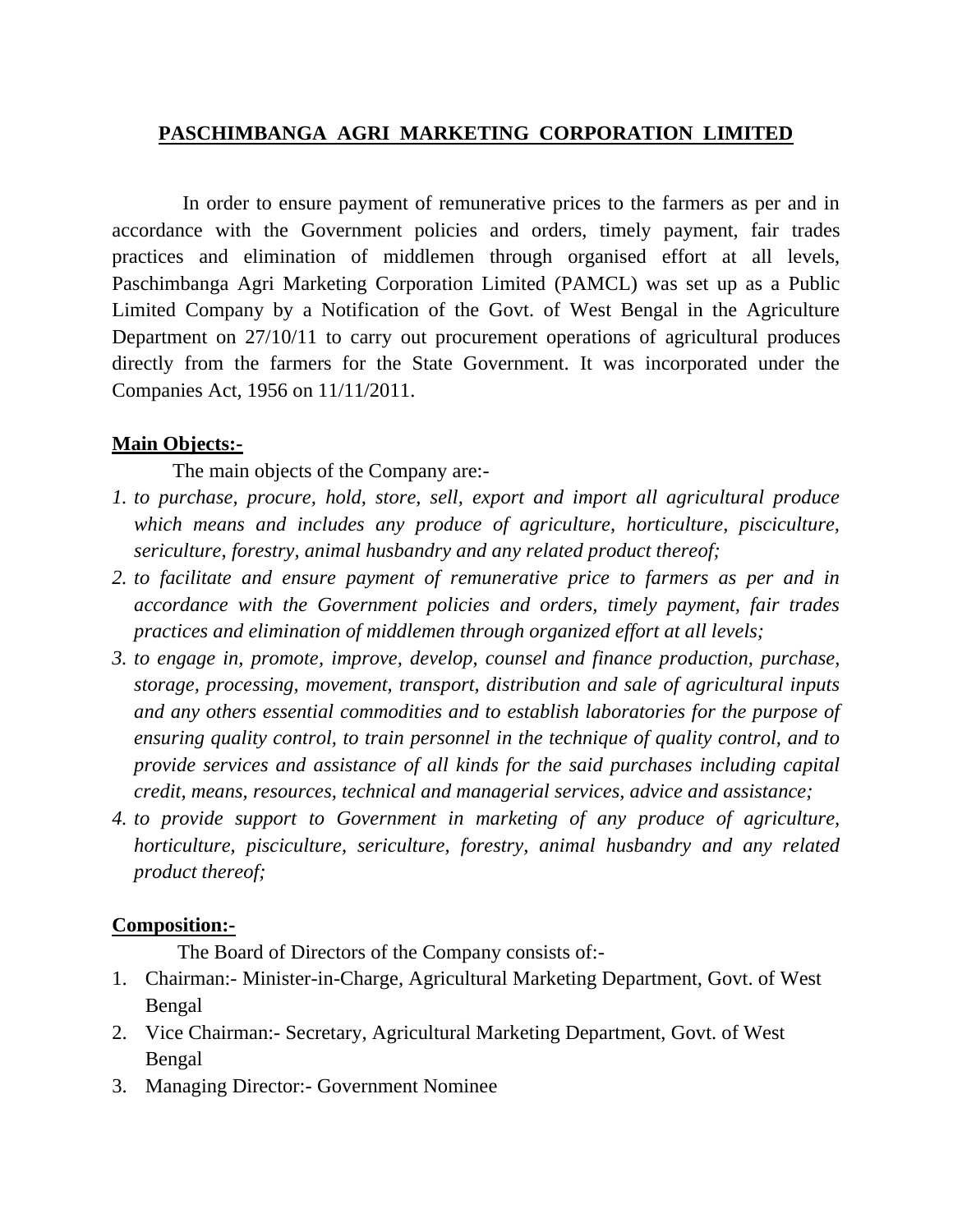Other Directors:-

- 4. Representative from the Finance Department, Govt. of West Bengal
- 5. Registrar of Co-operative Societies, West Bengal
- 6. Director of Marketing and ex-officio Additional Director of Agriculture (Marketing), West Bengal
- 7. Director of Horticulture, West Bengal
- 8. Director of DDP&S, Food and Supplies Department, Govt. of West Bengal
- 9. Director of Agriculture, West Bengal
- 10. One Addl. Secretary / Jt. Secretary / Dy. Secretary, Agriculture Marketing Department, Govt. of West Bengal
- 11. Independent Directors as per norms.

## **Achievements of the Company:-**

# **(a) Sufal Bangla:-**

 SUFAL BANGLA is a project under Paschimbanga Agri Marketing Corporation Limited, which aims at:-

- *developing a parallel business model of agricultural produces involving farmers in groups.*
- *enhancing competitiveness in agri-business.*
- *maximization of Producers' Share in Consumers' price.*
- *stabilization of Consumers' price as well as serving consumers at a fair price.*
- *bringing whole range of fresh fruits and vegetables free from detrimental postharvest chemicals, aromatic rice, pulses, oils, spices, other cereals etc., dairy & dairy products, frozen meat & meat products, eggs under one roof for convenience of consumers.*

Achievement is mentioned separately under the Head Sufal Bangla.

# **(b) Paddy Procurement:-**

 Under Decentralized Procurement operations, Paschimbanga Agri Marketing Corporation Ltd. (PAMCL) has been designated by the Food and Supplies Department, Government of West Bengal as the Custom Milled Rice (CMR) agency for paddy procurement in the districts of Bankura and Hooghly.

 PAMCL procured paddy in the Bankura district through Bankura Regulated Market Committee and at Hooghly district, through Hooghly Zilla Regulated Market Committee, who functioned as the Procuring Agents on behalf of PAMCL.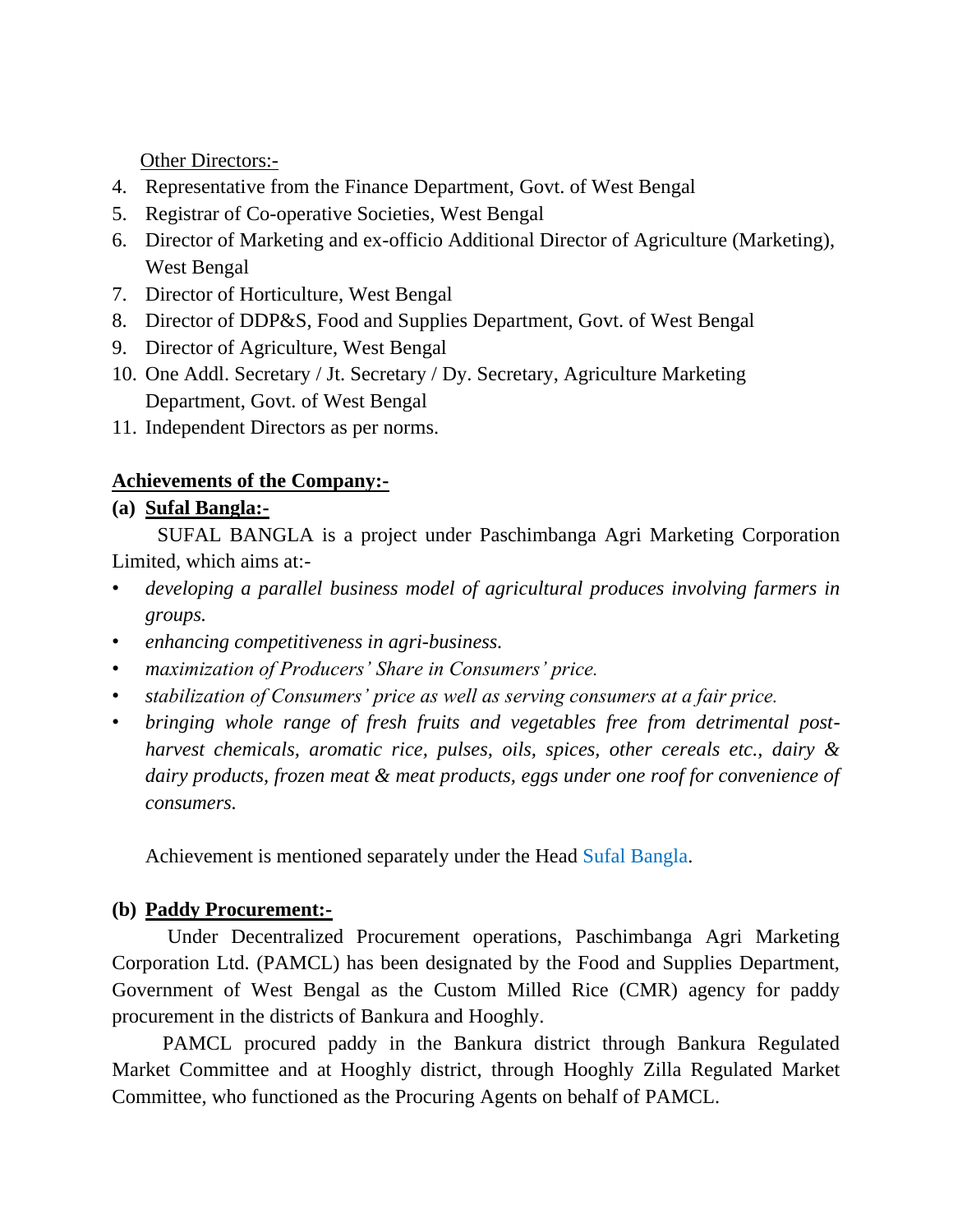Achievement Performance related to paddy procurement during last three Kharif Marketing Seasons is as follows:-

| <b>KMS</b> Year | No. of farmers | Quantity of    | Rate per      | Amount paid to     |
|-----------------|----------------|----------------|---------------|--------------------|
|                 | from whom      | paddy procured | quintal (Rs.) | farmers (Rs.)      |
|                 | procured       | (MT)           |               |                    |
| 2020-2021       | 6413           | 17982.55       | 1868.00       | 33,59,14,034.00    |
| 2019-2020       | 5717           | 20497.79       | 1815.00       | 37, 20, 34, 888.00 |
| 2018-2019       | 4146           | 17655.13       | 1750.00       | 30,89,64,688.00    |